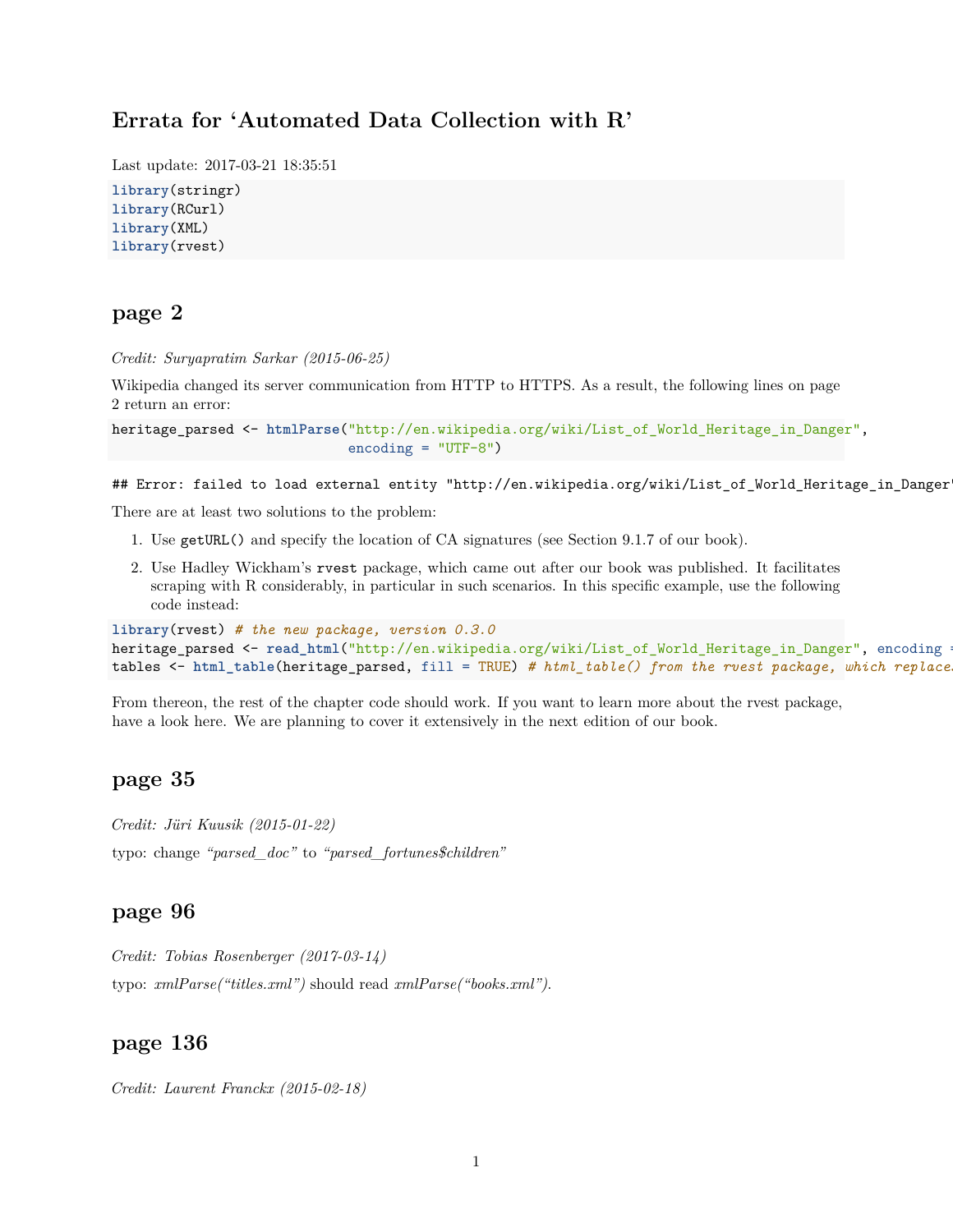Due to (supposedly) a bug in the RCurl package (version 1.95-4.5, bug has been reported) the following lines on page 136 give an error:

```
handle <- getCurlHandle(customrequest = "HEAD")
res <- getURL(url = url, curl = handle, header = TRUE)
```
res <- **getURL**(url = url, curl = handle, header = TRUE)

There are two workaronds at the moment.

(1) To make the code simply run through you might give up the HTTP HEAD method used in the code above and use customrequest = "GET" instead:

```
require(RCurl)
require(stringr)
url <- "http://www.r-datacollection.com/materials/http/helloworld.html"
res <- getURL(url = url, header = TRUE)
cat(str_split(res, "\r")[[1]])
handle <- getCurlHandle(customrequest = "GET")
```
(2) If you want to have a working example involving HTTP HEAD method you might switch to the httr package like this:

```
require(httr)
```

```
url <- "http://www.r-datacollection.com/materials/http/helloworld.html"
res <- HEAD(url)
```
res

```
## Response [http://www.r-datacollection.com/materials/http/helloworld.html]
## Date: 2015-06-11 15:03
## Status: 200
## Content-Type: text/html
## <EMPTY BODY>
res$request
## $handle
## Host: http://www.r-datacollection.com/ <0x104ae8c00>
##
## $writer
## <write_memory>
##
## $method
## [1] "HEAD"
##
## $opts
## Config:
## List of 8
## $ followlocation:TRUE
## $ maxredirs :10
## $ encoding :"gzip"
## $ useragent :"curl/7.24.0 Rcurl/1.95.4.5 httr/0.6.1"
## $ httpheader :"application/json, text/xml, application/xml, */*"
## ..- attr(*, "names")="Accept"
## $ nobody :TRUE
```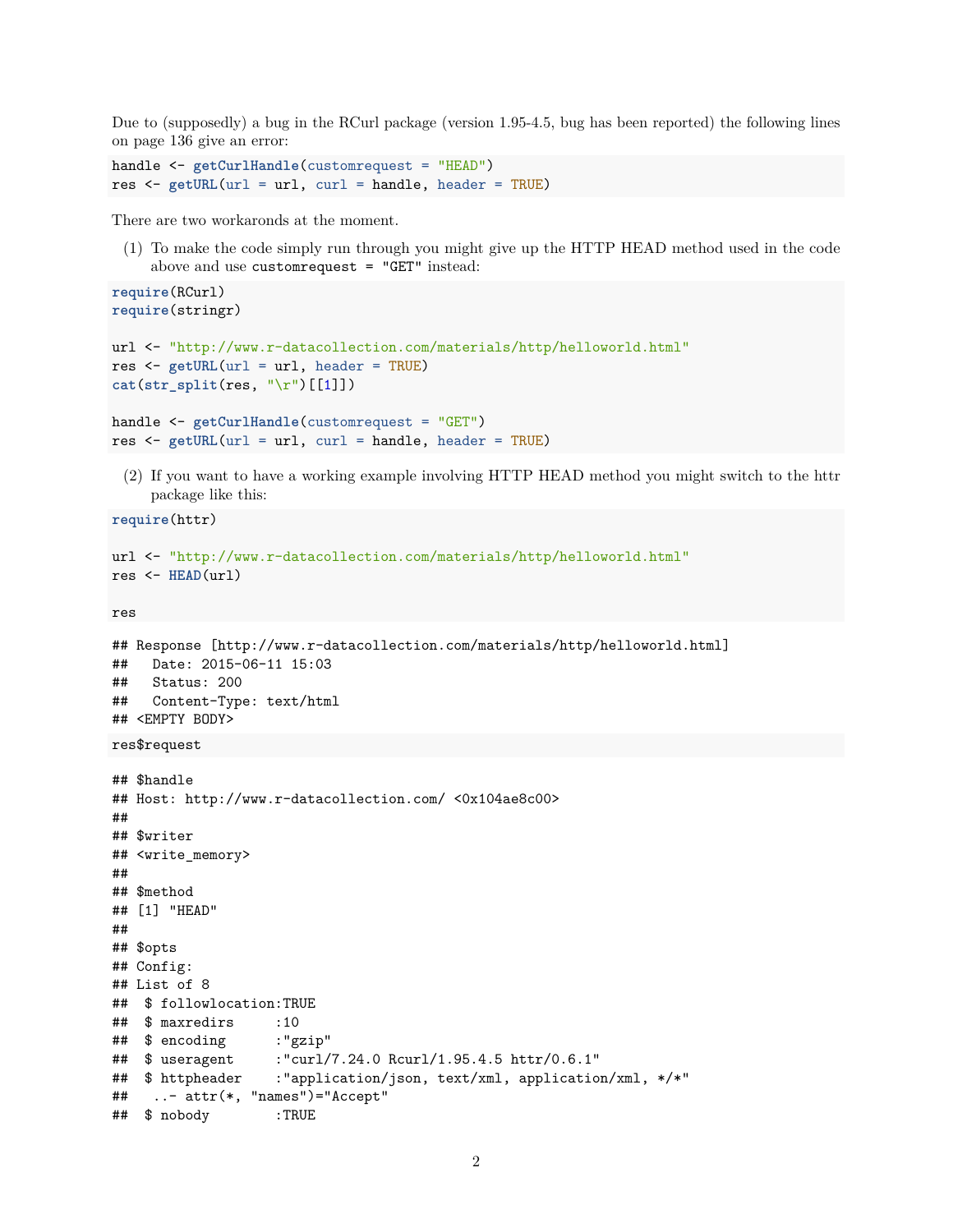```
## $ customrequest :"HEAD"
## $ url :"http://www.r-datacollection.com/materials/http/helloworld.html"
##
## $body
## NULL
res$headers[1:3]
## $date
## [1] "Thu, 11 Jun 2015 13:03:08 GMT"
##
## $server
## [1] "Apache"
##
## $vary
## [1] "Accept-Encoding"
```
# **page 194**

*Reported by: Laurent Franckx (2015-05-11)*

The URL on page 194 to the parlgov SQLite database has changed and does not work anymore. The new URL is:

<http://www.parlgov.org/static/stable/2014/parlgov-stable.db>

# **page 249**

*Reported by: Laurent Franckx (2015-06-08)*

The page structure had changed and code did not work anymore.

```
# define urls
search_url <- "www.biblio.com/search.php?keyisbn=data"
cart_url <- "www.biblio.com/cart.php"
# download and parse page
search_page <- htmlParse(getURL(url = search_url, curl = handle))
# identify form fields
xpathApply(search_page, "//div[@class='row-fixed'][position()<2]/form")
## [[1]]
## <form class="ob-add-form" action="http://www.biblio.com/cart.php" method="get"><input type="hidden" :
##
## [[2]]
## <form class="ob-add-form" action="http://www.biblio.com/cart.php" method="get"><input type="hidden" :
##
## [[3]]
## <form class="ob-add-form" action="http://www.biblio.com/cart.php" method="get"><input type="hidden" :
##
## [[4]]
## <form class="ob-add-form" action="http://www.biblio.com/cart.php" method="get"><input type="hidden" :
##
```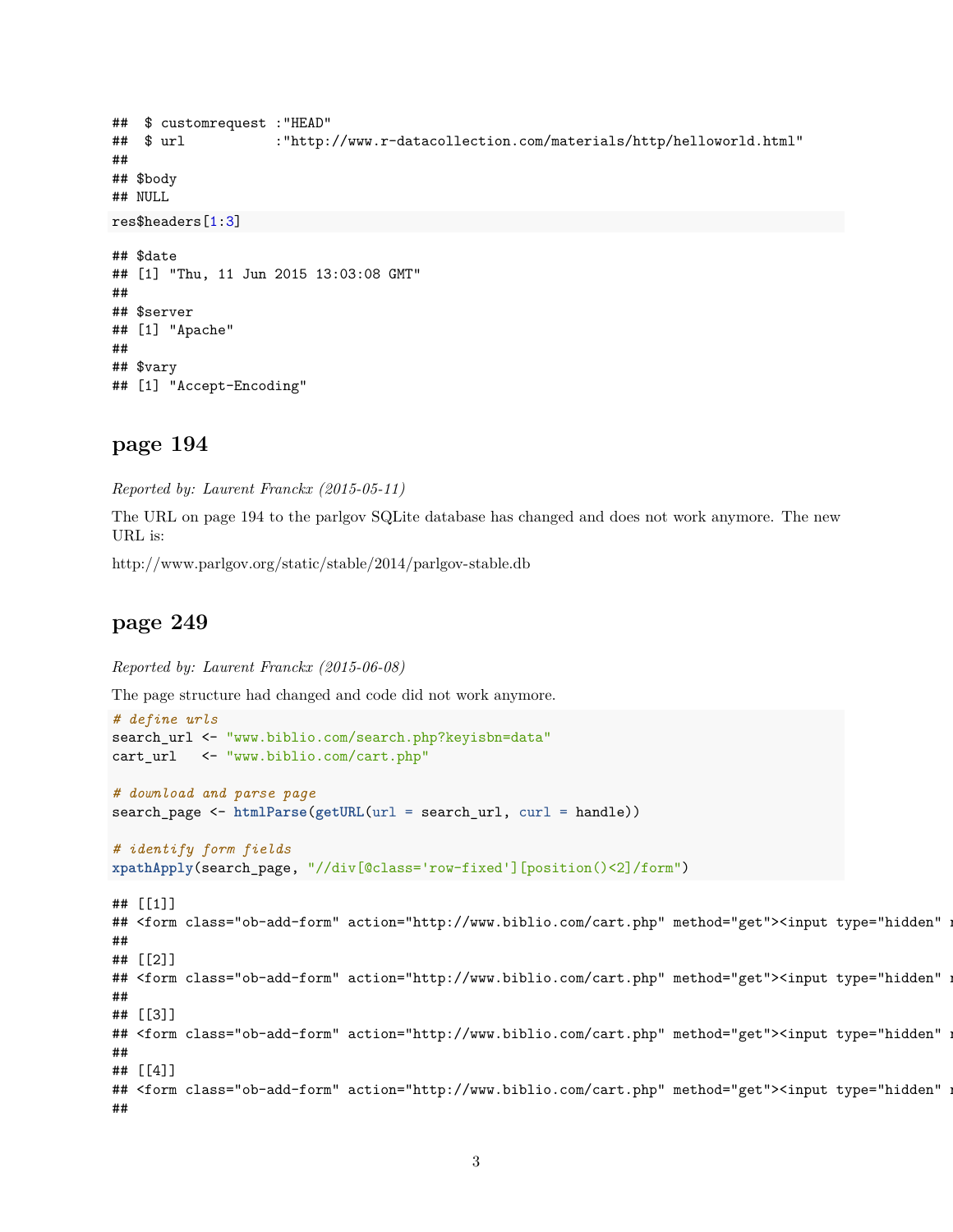## [[5]] ## <form class="ob-add-form" action="http://www.biblio.com/cart.php" method="get"><input type="hidden" : ## ## [[6]] ## <form class="ob-add-form" action="http://www.biblio.com/cart.php" method="get"><input type="hidden" : ## ## [[7]] ## <form class="ob-add-form" action="http://www.biblio.com/cart.php" method="get"><input type="hidden" : ## ## [[8]] ## <form class="ob-add-form" action="http://www.biblio.com/cart.php" method="get"><input type="hidden" : ## ## [[9]] ## <form class="ob-add-form" action="http://www.biblio.com/cart.php" method="get"><input type="hidden" : ## ## [[10]] ## <form class="ob-add-form" action="http://www.biblio.com/cart.php" method="get"><input type="hidden" : ## ## [[11]] ## <form class="ob-add-form" action="http://www.biblio.com/cart.php" method="get"><input type="hidden" : ## ## [[12]] ## <form class="ob-add-form" action="http://www.biblio.com/cart.php" method="get"><input type="hidden" : ## ## [[13]] ## <form class="ob-add-form" action="http://www.biblio.com/cart.php" method="get"><input type="hidden" : ## ## [[14]] ## <form class="ob-add-form" action="http://www.biblio.com/cart.php" method="get"><input type="hidden" : ## ## [[15]] ## <form class="ob-add-form" action="http://www.biblio.com/cart.php" method="get"><input type="hidden" : ## ## [[16]] ## <form class="ob-add-form" action="http://www.biblio.com/cart.php" method="get"><input type="hidden" : ## ## [[17]] ## <form class="ob-add-form" action="http://www.biblio.com/cart.php" method="get"><input type="hidden" : ## ## [[18]] ## <form class="ob-add-form" action="http://www.biblio.com/cart.php" method="get"><input type="hidden" : ## ## [[19]] ## <form class="ob-add-form" action="http://www.biblio.com/cart.php" method="get"><input type="hidden" : ## ## [[20]] ## <form class="ob-add-form" action="http://www.biblio.com/cart.php" method="get"><input type="hidden" : ## ## attr(,"class") ## [1] "XMLNodeSet" *# extract book ids* xpath <- "//div[@class='row-fixed'][position()<4]/form/input[@name='bid']/@value" bids <- **unlist**(**xpathApply**(search\_page, xpath, as.numeric))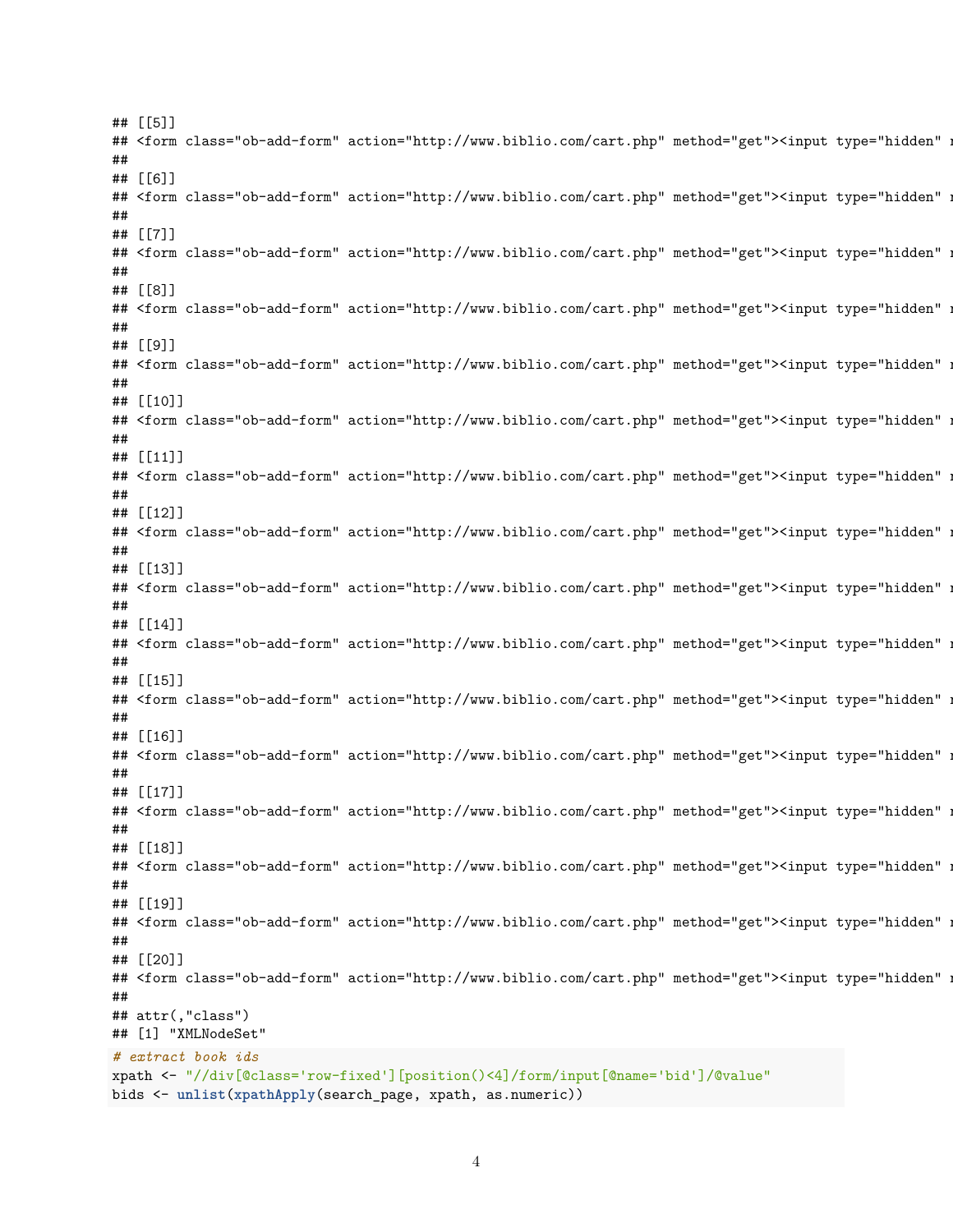bids

```
## [1] 564631291 579332617 578596993 741931398 585228051 587156394 582476338
## [8] 724420313 724419579 742043581 436242244 587152896 741844001 543068623
## [15] 631091376 631091307 578453413 742060670 741812280 578999967
# add items to shopping cart
for(i in seq_along(bids)) {
    res <- getForm(uri = cart_url,
                     curl = handle,bid = bids[i],add = 1,int = "keyword_search")
}
# inspect shopping cart
cart <- htmlParse(getURL(url=cart_url, curl=handle))
clean \leq function(x) str\_replace\_all(xm1Value(x), "\left(\n\frac{1}{n}\right)|\left(\n\frac{n}{n}\right)", "\right)xpathSApply(cart, "//h3/a", clean)
## [1] "The Old Testament: A Very Short Introduction by Michael Coogan"
## [2] "Climatological data. Indiana Volume 67-68 by National Climatic Data Center"
## [3] "Revolution by George Barna"
## [4] "Preparing Data for Sharing: Guide to Social Science Data Archiving by Data Archiving and Netwo
## [5] "Hydraulic Data by Howard Dorsey Coale"
## [6] "Time and Free Will An Essay on the Immediate Data of Consciousness by Henri Bergson"
## [7] "Oracle Data Dictionary Pocket Reference by David C. Kreines"
## [8] "The Statistical Analysis of Experimental Data by John Mandel"
## [9] "Cryptonomicon by Stephenson, Neal"
## [10] "Big Data by Cukier, Kenneth, Mayer-Schonberger, Viktor"
## [11] "Data Data Everywhere "
## [12] "How to Pass Data Interpretation Tests by Bryon, Mike"
## [13] "Metalworker's Data Book by Hall, Harold"
## [14] "The Nature of Socialist Economies Lessons from Eastern European Foreign Trade by Murrell, Pete
## [15] "The Nature of Socialist Economies Lessons from Eastern European Foreign Trade by Murrell, Pete
## [16] "Skillful Inquiry/Data Team by Nancy Love"
## [17] "Data Literacy for Teachers by Nancy Love"
## [18] "Introduction to Data Communication and Networking by Wayne Tomasi"
## [19] "The Mediterranean Diet by Cloutier, Marissa/ Adamson, Eve"
## [20] "Tales from Shakespeare (Illustrated by Norman M. Price) by Lamb, Charles; Lamb, Mary"
# request header
cat(str_split(info$value()["headerOut"],"\r")[[1]][1:13])
## GET /search.php?keyisbn=data HTTP/1.1
## Host: www.biblio.com
## Accept: */*
## from: eddie@r-datacollection.com
## user-agent: R Under development (unstable) (2015-01-13 r67443), x86_64-apple-darwin10.8.0
##
## GET /cart.php?bid=564631291&add=1&int=keyword_search HTTP/1.1
## Host: www.biblio.com
## Accept: */*
## Cookie: variation=res_b; vis=language%3Ach%7Ccountry%3A8%7Ccurrency%3A9%7Cvisitor%3ANjLmEQ8MSM9rnev4
## from: eddie@r-datacollection.com
## user-agent: R Under development (unstable) (2015-01-13 r67443), x86_64-apple-darwin10.8.0
```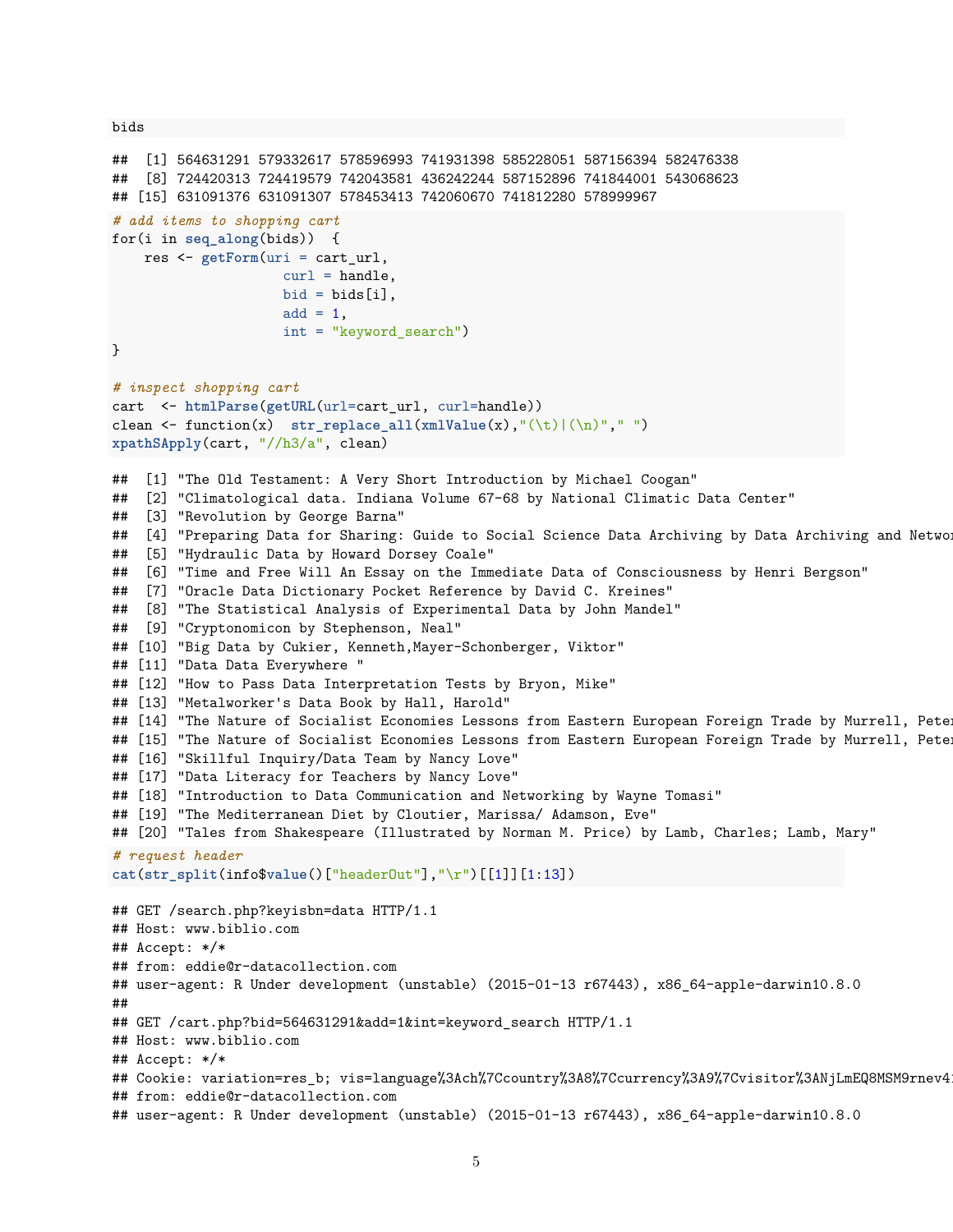```
# response header
cat(str_split(info$value()["headerIn"],"\r")[[1]][1:14])
## HTTP/1.1 200 OK
## Server: nginx
## Date: Thu, 11 Jun 2015 13:03:10 GMT
## Content-Type: text/html; charset=UTF-8
## Content-Length: 106553
## Connection: keep-alive
## Keep-Alive: timeout=60
## Set-Cookie: vis=language%3Ach%7Ccountry%3A8%7Ccurrency%3A9%7Cvisitor%3ANjLmEQ8MSM9rnev41nvgev1bi6snP
## Set-Cookie: variation=res_b; expires=Fri, 12-Jun-2015 13:03:08 GMT; path=/; domain=.biblio.com; http
## X-Mod-Pagespeed: 1.9.32.3-4448
```

```
## Access-Control-Allow-Credentials: true
```

```
## Vary: User-Agent,Accept-Encoding
```

```
## Expires: Fri, 12 Jun 2015 13:03:10 GMT
```

```
## Cache-Control: max-age=86400
```
## **page 254**

```
Reported by: Laurent Franckx (2015-06-10)
```
There has been a change to the install\_github function of the devtools package. To install Rwebdriver use:

```
library(devtools)
```

```
install_github("crubba/Rwebdriver")
```
## **page 299–310**

The website holding the UK government press releases has been altered slightly. To get the date and organisation you need to change the XPaths here. . .

```
library(XML)
```

```
organisation <- xpathSApply(tmp, "//dl[@data-trackposition='top']//a[@class='organisation-link']", xmlV
publication <- xpathSApply(tmp, "//dl[@class='primary-metadata']//abbr[@class='date']", xmlValue)
```

```
. . . and here. . .
```

```
for(i in 2:length(list.files("Press_Releases/"))){
   tmp <- readLines(str_c("Press_Releases/", i, ".html"))
   tmp <- str_c(tmp, collapse = "")
   tmp <- htmlParse(tmp)
   release <- xpathSApply(tmp, "//div[@class='block-4']", xmlValue)
   organisation <- xpathSApply(tmp, "//dl[@data-trackposition='top']//a[@class='organisation-link']", x
   publication <- xpathSApply(tmp, "//dl[@class='primary-metadata']//abbr[@class='date']", xmlValue)
    if(length(release) != 0){
       n \leq -n + 1tmp_corpus <- Corpus(VectorSource(release))
        release_corpus <- c(release_corpus, tmp_corpus)
        meta(release_corpus[[n]], "organisation") <- organisation[1]
```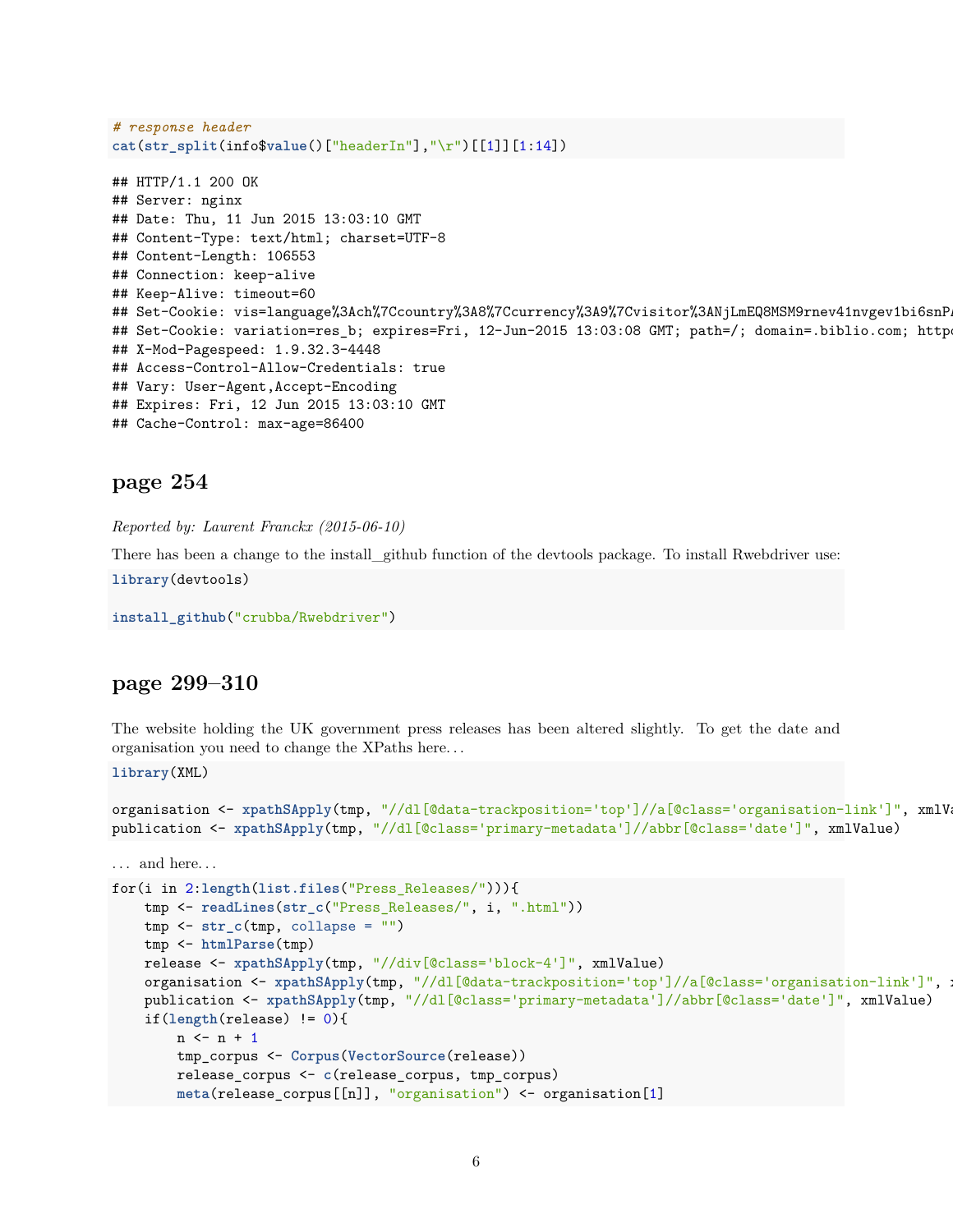```
meta(release_corpus[[n]], "publication") <- publication
   }
}
```
The prescindMeta() function is defunct as of version 0.6 of the tm package. The meta data can now be gathered with the meta() function.

```
meta_organisation <- meta(release_corpus, type = "local", tag = "organisation")
meta_publication <- meta(release_corpus, type = "local", tag = "publication")
meta_data <- data.frame(
    organisation = unlist(meta_organisation),
    publication = unlist(meta_publication)
\lambda
```
The sFilter() function is also defunct. You can filter the corpus using meta().

```
release_corpus <- release_corpus[
   meta(release_corpus, tag = "organisation") == "Department for Business, Innovation & Skills" |
   meta(release_corpus, tag = "organisation") == "Department for Communities and Local Government" |
   meta(release_corpus, tag = "organisation") == "Department for Environment, Food & Rural Affairs" |
   meta(release_corpus, tag = "organisation") == "Foreign & Commonwealth Office" |
   meta(release_corpus, tag = "organisation") == "Ministry of Defence" |
   meta(release_corpus, tag = "organisation") == "Wales Office"
]
```
The *stringr* package also produces a hick-up with the updated version of the tm package, thus we switch to base R.

```
tm_filter(release_corpus, FUN = function(x) any(grep("Afghanistan", content(x))))
```
We need to wrap the replace function with the new content\_transformer $($ ...

```
release_corpus <- tm_map(
    release_corpus,
    content_transformer(
        function(x, pattern){
            gsub(
                pattern = "[[:punct:]]",replacement = " "x
            )
        )
    )
)
```
Moreover, the tolower() function needs to be wrapped with the content  $\text{transformer}(\dots)$ 

release\_corpus <- **tm\_map**(release\_corpus, **content\_transformer**(tolower))

The prescind Meta() function is also defunct on page  $310...$ 

```
org_labels <- unlist(meta(release_corpus, "organisation"))
```